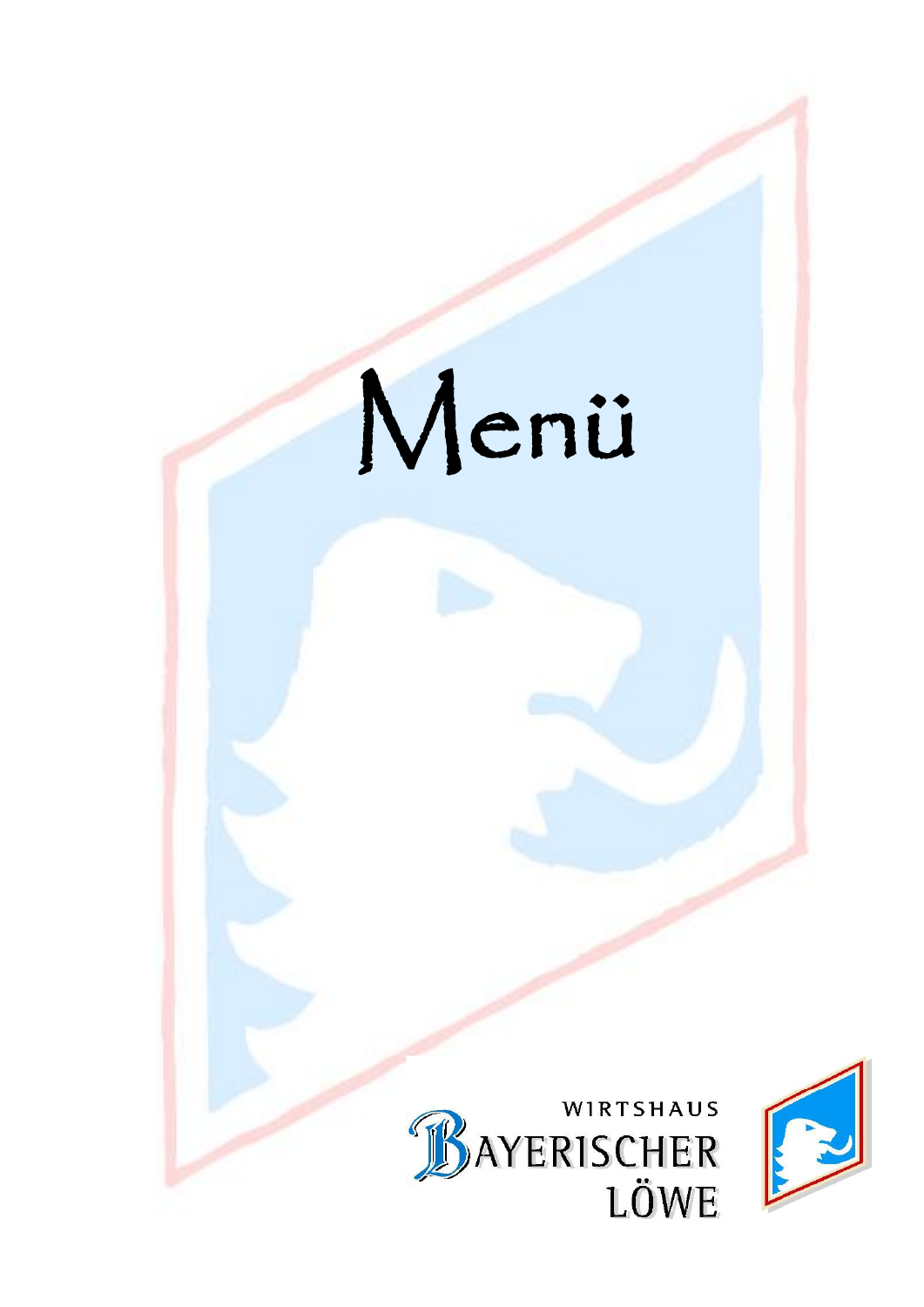Rindsuppe beef soup with daily changing deposit  $5,10 \in$ 

### Bayrischer Antipasti Teller

mixed Bavarian appetizers with Radisalat, beef salad, Obatzda, Kartoffelkas, fresh Brezen (sort of bread), black bread  $\in$  12,95 $\in$ 

# Niedermayergarten-Salatplatte

different salads with house-dressing, ham, cheese-stripes, egg, tomatos11,95€

# Salat "Putenbruststreifen"

Mixed leaf salad with house dressing, grilled turkey breast tomato and cucumber, egg, toast and butter 12.95 $\in$ \*\*\*

# Camembert gebacken

Baked camenbert, salad, pieces of toast 10,95€

# Käsespätzle

Traditional Swabian "Spätzle" noodles with fried onions and grated cheese 11,95  $\in$ 

# Waldschwammerl im Rahm

mushrooms in cream, 2 dumplings  $12,95 \in$ 

# Schweinefiletmedaillons Waidler Art

Grilled pork-filet, creamy mushrooms, dumplings,  $19,95 \in$ 

Rinderlenden-Rostbraten "Löwenart" Beef loin, onions, fried potatoes 21,95€

Wiener Schnitzel vom Schwein Schnitzel Vienna (Pork) Cranberries, boiled potatoes,  $\in$  15.95

# Zanderfilet Müllerin Art

Pike-perch "Müllerin Art" Butterpotatoes, 19,95€

# Ofenfrischer Krusten-

Schweinebraten

crackling roast pork, beersauce,2 sorts of dumpling, coleslaw 14,95 €

# Knusprig gebratene Schweinshax´n

crackling roasted leg of pork, 2 potatoe dumplings, pickled cabbage 17,95 €

ı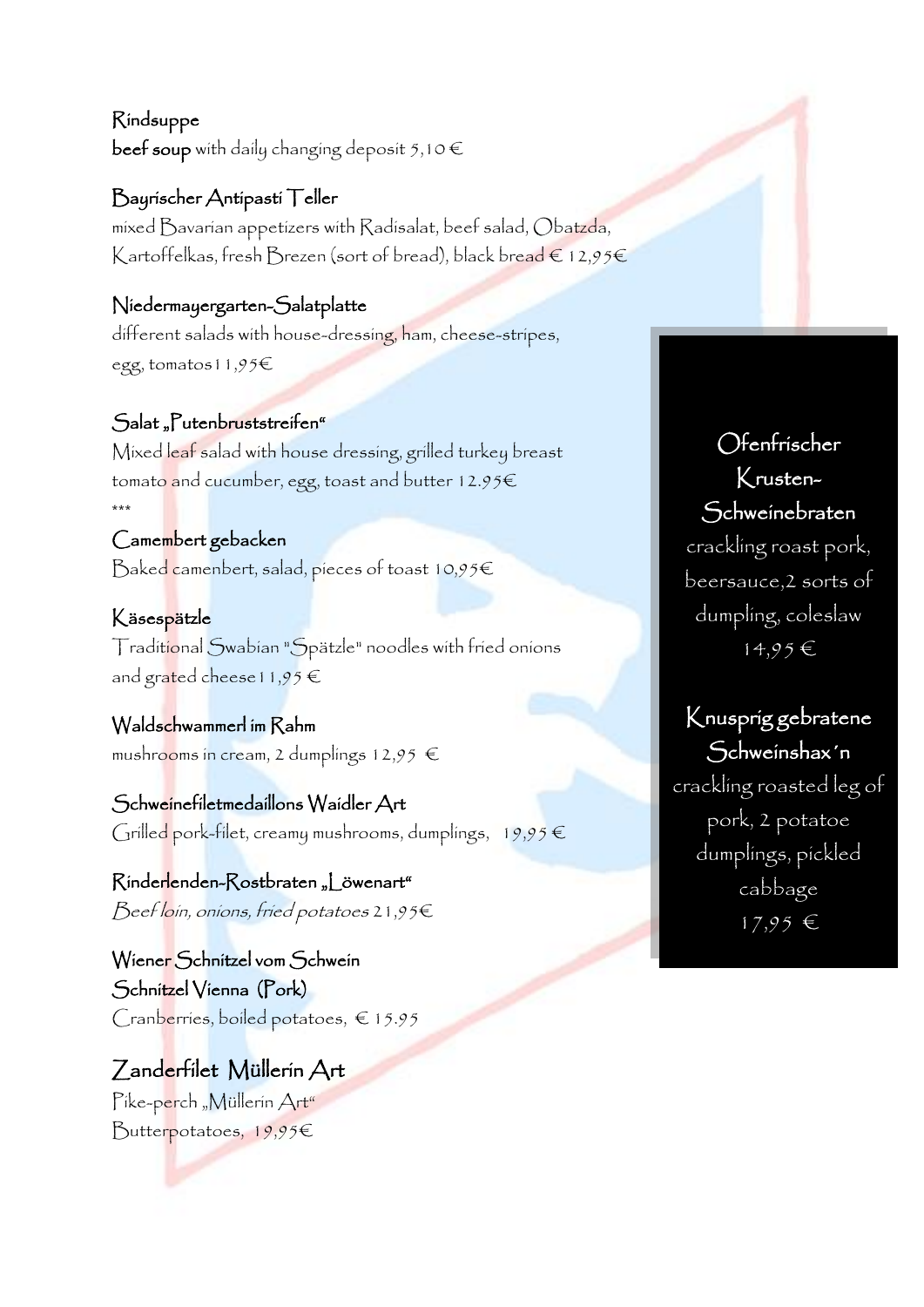### 2 Stück Weiße

2 veal sausages, fresh Brezen (sort of bread) 6,90 €

2 Paar Schweinswürstl 8,55 € 2 veal pork sausages

3 Stück Debreziner 8,55 € (spicy sort of sausages) on pickled cabbage, bread

Pikante Currywurst Curry-sausage, french fries,  $10,95 \in$ 

Ofenkartoffel baked potatoes with herb cream, leaf salad  $9,95 \in$ grilled Turkey breast, herb cream cheese and salad  $12.956$ 

# Regensburger Wurstsalat 8,55 €

Sausage salad, onions, black bread

### Obatzda

Spezial bavarian kind of camenbert, with red pepper, cream, onions, black bread  $9,25 \in$ 

> All prices are inclusive of VAT. and Service If you have allergies or intolerances have let us know please.